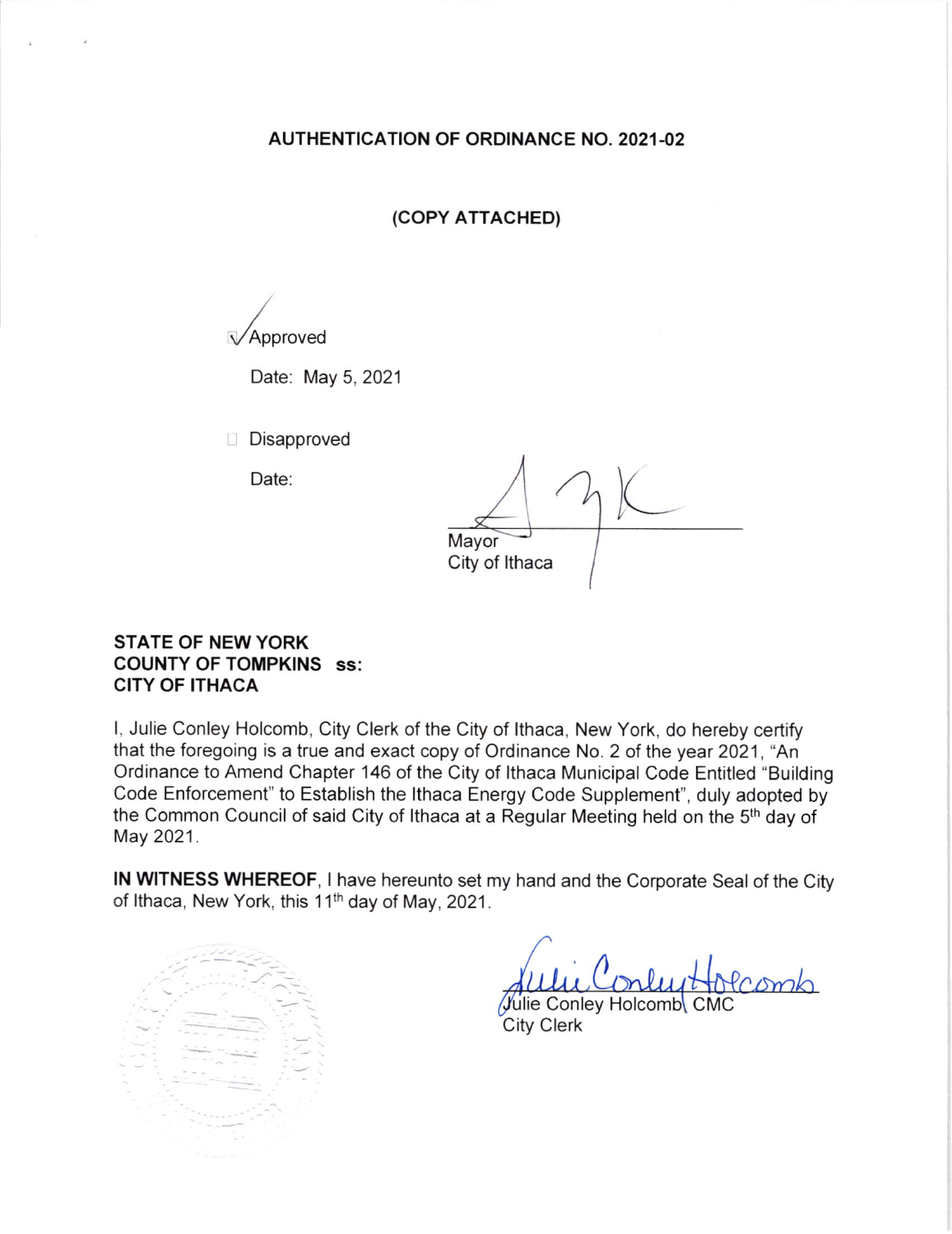#### **An Ordinance to Amend Chapter 146 of the City of Ithaca Municipal Code Entitled "Building Code Enforcement" to Establish the Ithaca Energy Code Supplement**

WHEREAS, the City of Ithaca Common Council has demonstrated its desire and commitment to be a leader in sustainability as most recently affirmed by its unanimous adoption of the Ithaca Green New Deal on June 5, 2019 which sets forth a goal to achieve carbon-neutrality community-wide by 2030**,** and

WHEREAS, locally, the building sector is responsible for more than half of greenhouse gas (GHG) emissions, and the most affordable and cost-effective time to reduce GHG emissions is when a building is built, and

WHEREAS, pursuant to section 11-109 of the New York State Energy Law, and subject to the provisions and requirements of that section, municipalities may promulgate local energy conservation construction codes more stringent than the NYS Energy Code, and

WHEREAS, in 2017, in partnership with the Town of Ithaca, the City engaged an outside consultant in development of a green building code supplement to reduce GHG emissions in new construction, and

WHEREAS, the proposed energy code supplement assigns point values for various green building construction methods and components, assesses minimum point aggregates or paths for new residential and commercial construction to meet the proposed green building goals and requirements, and includes an implementation schedule governing when projects must meet these requirements, and

WHEREAS throughout the development process, the Planning Division convened regular meetings with internal and external stakeholder committees, which included representatives from the development community, major local institutions, and sustainability advocates, and

WHEREAS between 2017 and 2020, the Planning Division held numerous public outreach sessions resulting in hundreds of comments and public feedback, which have been incorporated into the proposed energy code supplement, and

WHEREAS in May 2018 Common Council adopted the Green Building Policy Report, which contained recommendations for code requirements and served as the basis for the Ithaca Energy Code Supplement, and

WHEREAS, in support of the Ithaca Green New Deal and the City's ongoing sustainability goals and efforts to reduce greenhouse gas emissions, the City is interested in introducing this green building policy for new structures by amending the Building Code Enforcement provisions set forth in Chapter 146 of the City of Ithaca Municipal Code to insert a new Article VII, entitled, "Establishment and Implementation of the Ithaca Energy Code Supplement"; now, therefore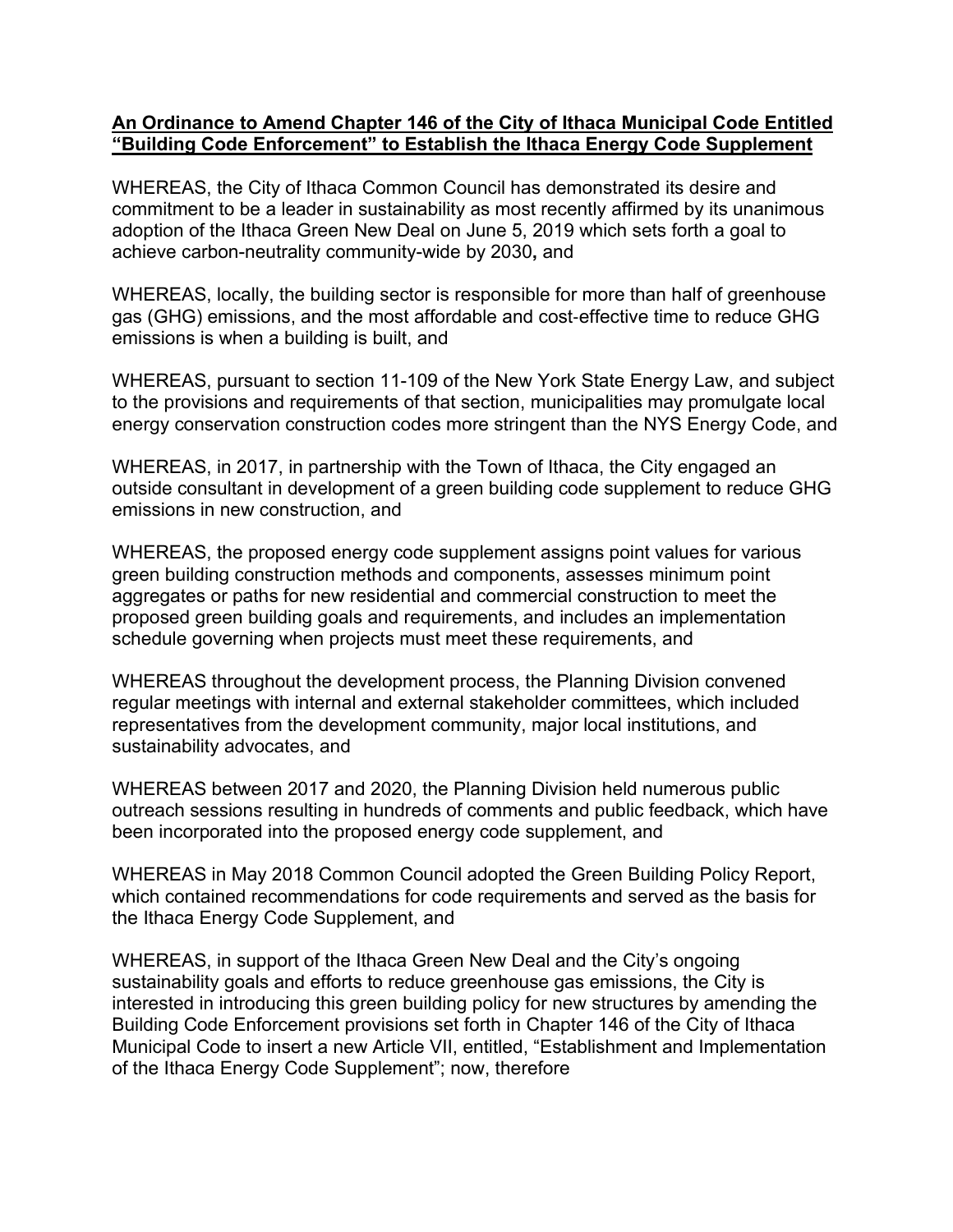# **ORDINANCE NO. 2021-02**

**BE IT ORDAINED AND ENACTED** by the Common Council of the City of Ithaca as follows:

### **Section 1. Findings of Fact.**

The Common Council finds that:

- 1. The City of Ithaca has long demonstrated its commitment to sustainability and related environmental concerns.
- 2. On June 5, 2019, the City established a goal of achieving a carbon neutral city by 2030 including a requirement that all new buildings in Ithaca produce 40% fewer greenhouse gas emissions than required by state code.
- 3. Buildings within the City of Ithaca are the most significant contributor to local greenhouse gas emissions.
- 4. For new buildings, the most affordable and cost-effective time to reduce greenhouse gas emissions is during the design and construction phases of a project, rather than at a time of later retrofit.
- 5. In recognition of the above findings of fact, the enactment of this Article is intended to establish a green building policy or local energy code supplement for new buildings.

#### **Section 2. Creation of a new Article VII, Chapter 146.**

Chapter 146 of the City of Ithaca Municipal Code entitled "Building Code Enforcement" is hereby amended to add a new Article VII entitled "Establishment and Implementation of the Ithaca Energy Code Supplement." Such Article shall read as follows:

### **Article VII – Establishment and Implementation of the Ithaca Energy Code Supplement**

#### **§ 146-50. Title, legislative purpose, intent, and effective date.**

This Article shall be known and cited as the "Establishment and Implementation of the Ithaca Energy Code Supplement." The purpose and intent of this Article is to establish a green building code for all new construction, certain additions, and major renovations, as specified and defined in this Article, of any buildings, structures, or premises, regardless of use or occupancy with requirements above and beyond the state energy code. The requirements set forth give priority to electrification, renewable energy, and affordability.

The intent of this Article is to: (1) deliver measurable and immediate reductions in greenhouse gas emissions from new buildings, major renovations, and new additions; (2) advance best practices in the design of affordable buildings to deliver reduced greenhouse gas emissions; and (3) provide a rapid but orderly transition to alternative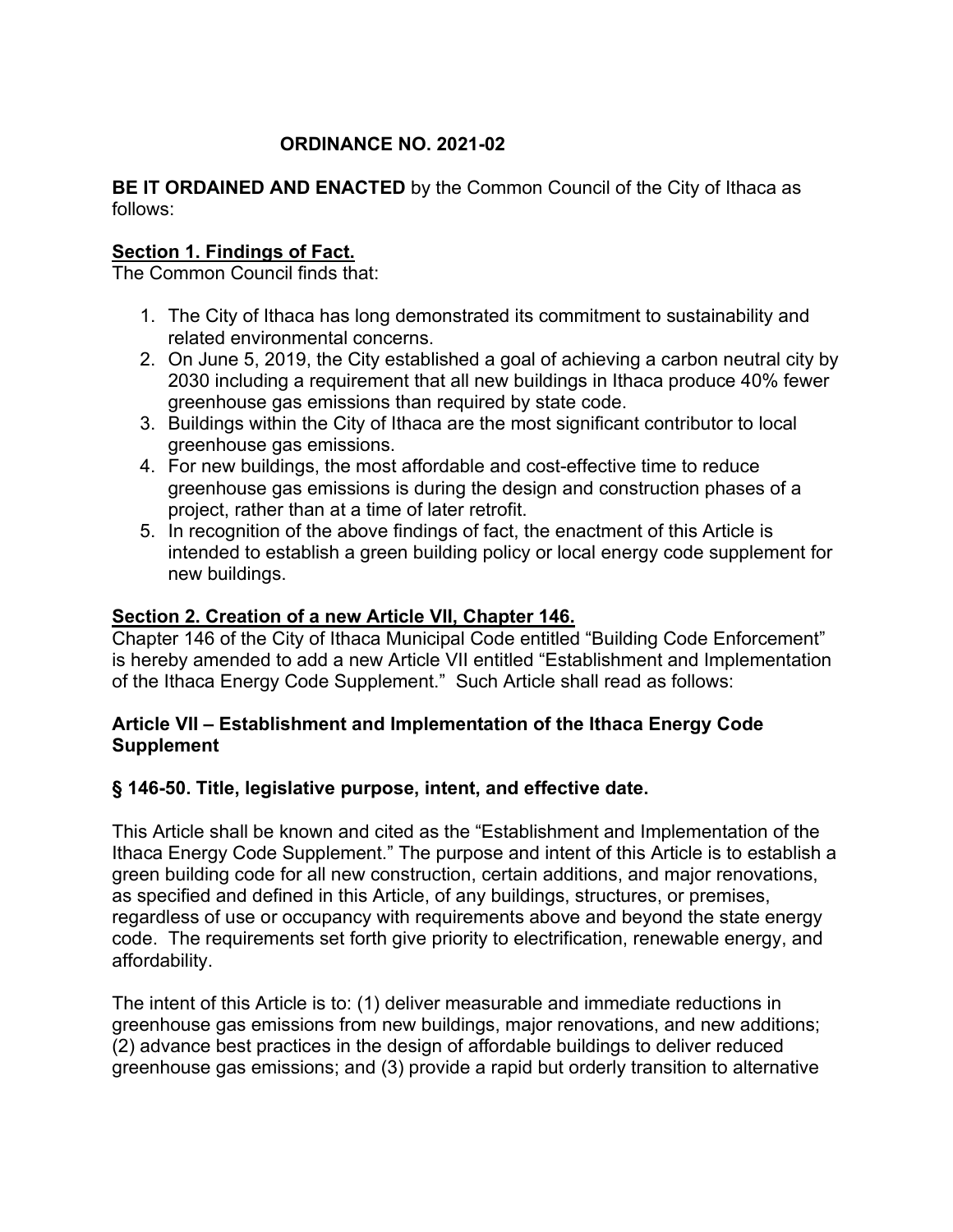sources of energy, e.g., not fossil fuel based, to supply major building energy needs, such as space heating and hot water heating, by 2026.

The regulatory structure set forth in this Article and requirements of the Article are effective upon enactment. Additional requirements to further reduce greenhouse gas emissions become effective in 2023 and 2026.

## **§ 146-51. Definitions**

Addition - An extension or increase in heated floor area, number of stories or height of a building or structure.

Building - Any structure utilized or intended for supporting or sheltering any occupancy.

Construction - Work subject to the provisions of City Code Section 146 "Building Code Enforcement."

Director or Director of Planning – Shall refer to the Director of Planning and Development, or where not noted, but in the Director's discretion, may also include the Director's designee.

Directly Heated Space - An area or room that is enclosed within the building thermal envelope and is directly heated using fossil fuel, electricity, or biomass as the energy source. Spaces are indirectly heated (and not directly heated) where they connect through openings with heated spaces, where they are separated from heated spaces by uninsulated walls, floors or ceilings, or where they contain uninsulated ducts, piping or other sources of heating using fossil fuel, electricity, or biomass.

Final approved IECS Plan – A Project's final plan for compliance with the Ithaca Energy Code Supplement, as approved by the Director of Planning or designee.

Floor Area – The total square footage of all levels as measured from the inside finished surface of the walls, but excluding outside courts, unconditioned garages, and uninhabitable crawl spaces and attics.

Fossil Fuels – An energy source formed in the Earth's crust from decayed organic material. The common fossil fuels are petroleum, coal, and natural gas. For purposes of this IECS, fossil fuels shall also include common extracts, derivatives, and products of fossil fuels, including but not limited to propane, kerosene, and gasoline.

Heated Floor Area – The horizontal projection of the floors associated with the heated space.

Ithaca Energy Code Supplement -The regulations governing implementation of this Article setting forth the point requirements and criteria and compliance paths. Also referred to as the IECS or Supplement.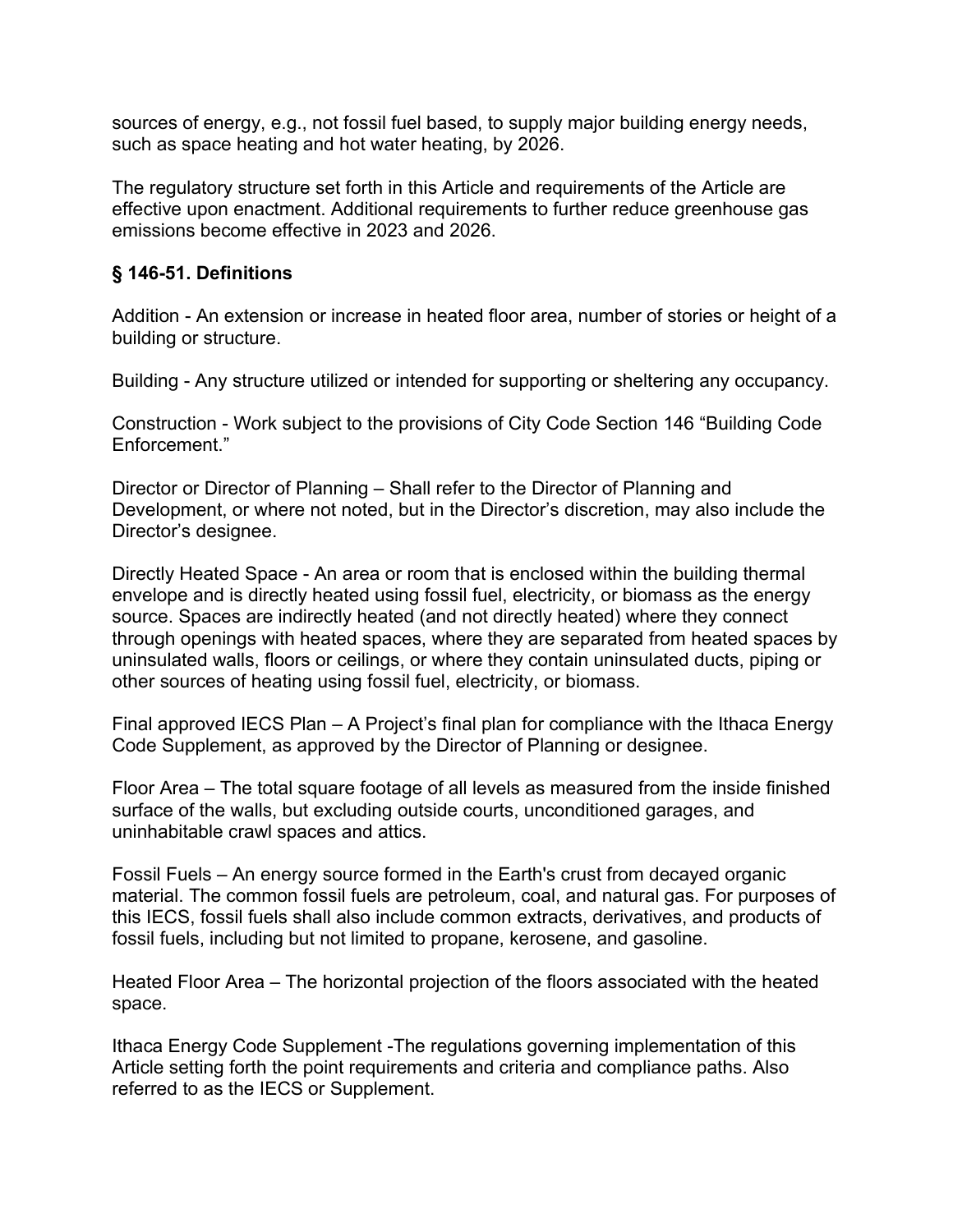Major Renovation - Construction or renovation to an existing structure other than a repair or addition, where (a) the Work Area exceeds 75 percent of the floor area, and (b) two or more of the following occur:

- 1. Replacement or new installation of a heating plant or system (e.g. boiler, furnace, or other major system). Changes to ventilation and air conditioning systems are not considered renovations of the heating system.
- 2. Construction that involves disassembly of greater than 50% of the area of the above-grade portion(s) of the building thermal envelope.
- 3. Changes to, including but not limited to new installation, replacement, relocation, or removal of, lamps, lighting, or other illumination fixtures in greater than 50% of the building floor area. Space within a building that is not currently lit, and is not proposed to be lit, shall not count toward the 50% calculation.

Project - Any land use activity or construction which requires a building permit from the Building Division and will result in changes to the physical condition, appearance or type of use, or intensity of use, of property.

Renewable Energy Credit - A tradable instrument that represents the environmental attributes of one megawatt-hour of renewable electricity generation and is transacted separately from the electricity generated by the renewable energy source. Also known as REC, renewable energy certificate, energy attribute and energy attribute certificate.

Renewable Energy Systems – Includes any energy systems producing electricity from solar, wind, or hydroelectric, or thermal energy from solar, geothermal, or hydrothermal resources, but shall not include systems producing thermal energy absorbed from or rejected to outdoor air/ground/water and used in conjunction with heat pumps.

Thermal Envelope -- The insulated exterior walls (above and below grade), floors, ceilings, roofs, and any other building element assemblies that enclose heated space or provide a boundary between heated space and unheated space.

Work Area - That portion or portions of a building consisting of all reconfigured spaces as indicated on the construction documents. Work area excludes other portions of the building where incidental work entailed by the intended work must be performed and portions of the building where work not initially intended by the owner is specifically required by the provisions of state Existing Building code.

## **§ 146-52. Application of Ithaca Energy Code Supplement**

- A. Application. This Article shall apply to the following Construction:
	- 1. New construction, excluding additions and major renovations not specified in this section;
	- 2. Additions 500 square feet or larger to one-family dwellings or two-family dwellings;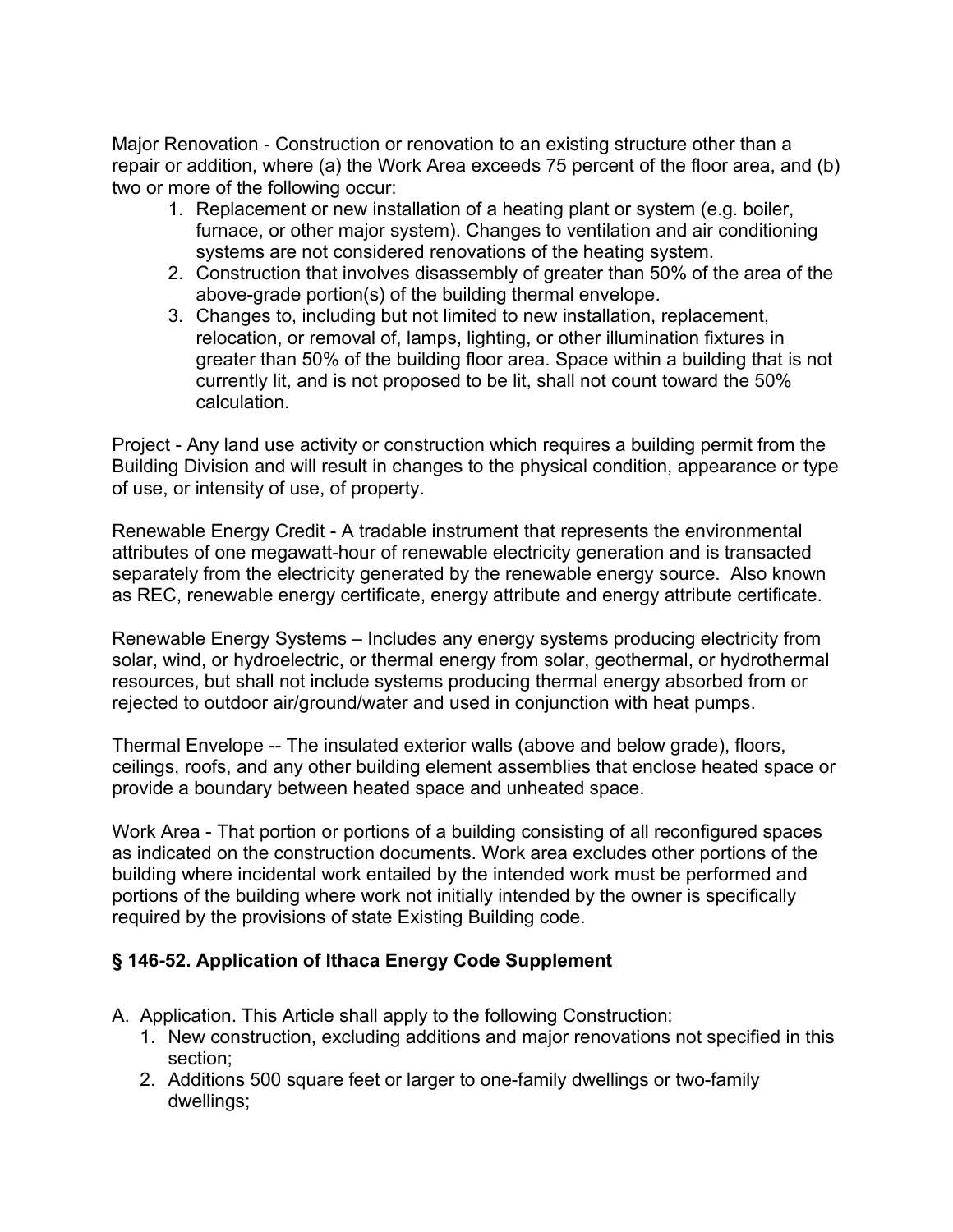- 3. Additions 1,000 square feet or larger to buildings other than one- family dwellings or two-family dwellings; and
- 4. Major Renovations;

B. Notwithstanding the provisions of (A) above, this Article shall not apply to any Project or Construction that does not include directly heated space.

C. Projects or Construction subject to this Article must comply with the standards and methods of compliance set forth in the Ithaca Energy Code Supplement, which is hereby made a part of this Chapter by reference, and as may be updated from time to time. The Ithaca Energy Code Supplement is available on the City's website, and in hardcopy from the Planning Department. Building permit applicants must comply with the most current version at the time of submission of the building permit application.

D. Except as specified in this Article or in the Ithaca Energy Code Supplement, this Article shall not be used to require the removal, alteration or abandonment of, nor prevent the continued use and maintenance of, an existing building or building system lawfully in existence at the time of adoption of this chapter.

### **§ 146-53 Compliance Standards.**

- A. Compliance Standards. All buildings, structures or premises must be designed to comply with the New York State Energy Code and the Ithaca Energy Code Supplement, and any other referenced standards, in effect at the time of submission of the building permit application.
- B. As of the date of submission of the building permit application and based on the type of construction as determined by the Building Division (e.g. commercial or residential), all projects or construction subject to this Article must also demonstrate the means by which the project or construction will comply with the applicable standards and methods of compliance set forth in the IECS. Each project must submit documentation with the submission of a building permit application demonstrating the Project's proposed compliance with the applicable requirements of the Ithaca Energy Code Supplement.
- C. The Code Inspector shall review the proposed compliance plan. Upon satisfactory receipt of all documentation and other materials necessary to evaluate the plan and assess its compliance with the IECS, the Code Inspector shall determine whether the plan fulfills the applicable IECS requirements, and if so, approve the IECS plan as final. The final approved IECS plan shall be the basis for evaluating compliance with this Article and issuance of certificate(s) of compliance or occupancy and shall be maintained in the Building Division property file.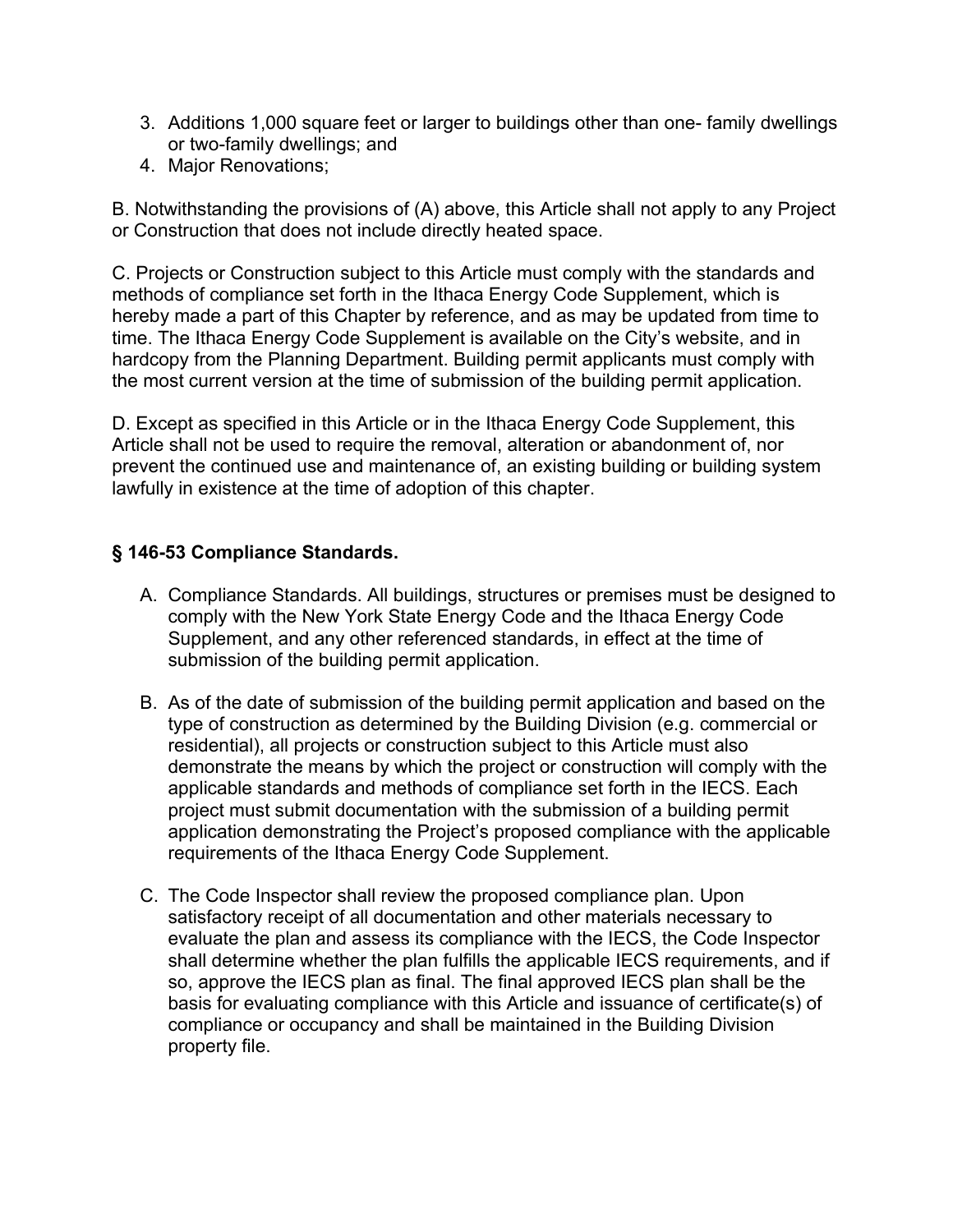D. Any Project using Renewable Energy Credits and/or Renewable Energy Systems to fulfill the compliance requirements established by this Article shall have additional document production and record keeping requirements as set forth in the Supplement. Production of the required documents or record keeping data, upon the City's inspection request, as well as conformity with the requirements set forth in the final approved IECS plan, shall be considered a basis for evaluating compliance with this Article and issuance of certificate(s) of compliance or occupancy.

### **§ 146-54 Enforcement, inspection and violations**

- A. Enforcement. The Director of Planning or designee shall be the enforcement official for the Ithaca Energy Code Supplement, responsible for inspection and enforcement of the standards set forth therein. In accordance with such responsibility, the Director or designee shall have the power to stop work or enforce as otherwise authorized in Article II of this Chapter for any work not conforming to the Ithaca Energy Code Supplement or being done in a generally careless or hazardous manner.
- B. Inspection. Compliance with the Project's approved building permit and relevant Ithaca Energy Code Supplement provisions shall be periodically inspected for conformance with the final approved IECS plan and building permit, including the maintenance, in accordance with all other certificates, inspections or other approvals required by the City Code or State law. If there is nonconformance, or if any of the final approved IECS plan items are not fulfilled, no certificate of occupancy or certificate of completion shall be issued. Where a property reverts to nonconformance after the issuance of a certificate of occupancy or certificate of completion, current owners shall be notified in writing and given the opportunity to correct the situation. If the Director determines that the corrective measures are inadequate, the City may impose a fine in accordance with Section 146-59 "Penalties for Offenses" for any violations of the provisions of this chapter or of the Ithaca Energy Code Supplement.
- C. Violations. It shall be a violation of this Article to violate any provision or standard of the Ithaca Energy Code Supplement, including specifically, but not limited to, construction without and/or failure to maintain any element required by the project-specific approved IECS plan.

## **§ 146-55 Unreasonable Hardship Exemption.**

A. If compliance with this Chapter presents an unreasonable hardship, the applicant may apply for an exemption as set forth in this section. In applying for an exemption, the burden is on the applicant to demonstrate the unreasonable hardship, and that the proposed exemption fulfills alternative energy conservation standards or otherwise achieves to the maximum extent practicable the purposes of this Article, reduction of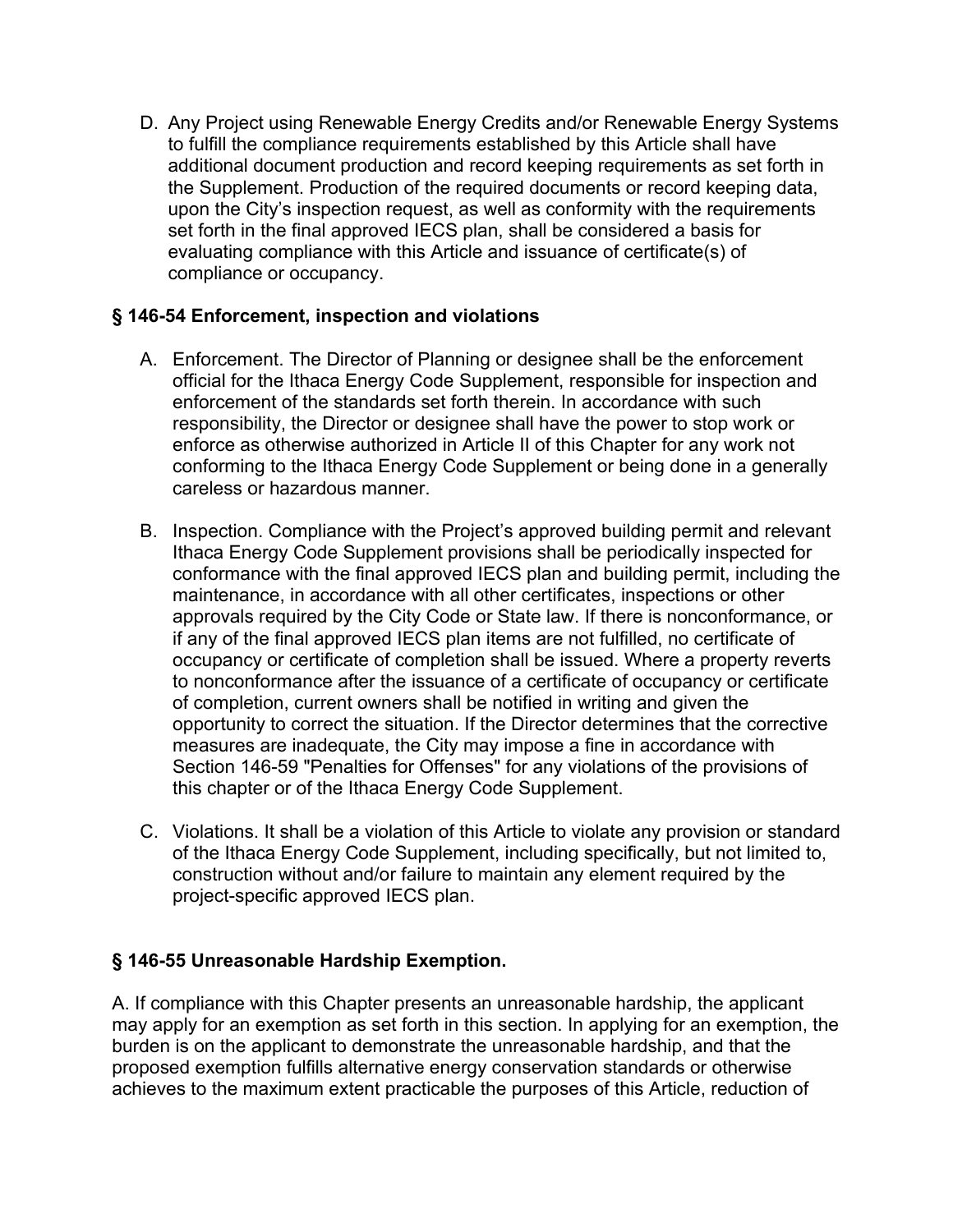greenhouse gas emissions. Approval or denial of an unreasonable hardship exemption is at the discretion of the Director of Planning. In the Director of Planning's discretion, the exemption application may be referred to the Building Code Board of Appeals for determination or further input on the exemption application. Unreasonable hardship exemptions will only be granted in unusual circumstances based upon a showing of good cause and a determination that the public interest is not substantially prejudiced by the exemption or other compelling circumstances.

B. An applicant for an exemption shall publish notice twice in the official newspaper of the City of Ithaca, which notice shall state the relief sought, the applicant's name and the location of the property and that comments may be sent to the City Director of Planning and Development. The Director's decision shall not be made or become effective sooner than ten days from date of the first publication. The applicant is responsible for providing proof of publication.

C. The determination of the Director of Planning shall become final ten calendar days after the date of decision unless appealed to the City Building Code Board of Appeals. For construction subject to City Code Chapter 228 "Landmarks Preservation," the Director of Planning may, at his or her discretion, refer the request for an unreasonable hardship exemption to the Ithaca Landmarks Preservation Commission for advisory decision to the Director of Planning.

D. If the Director of Planning or designee grants an exemption, the Director shall make a determination as to the maximum compliance requirements reasonably achievable for the project and shall confirm the exemption compliance plan, which shall be marked "Approved with Exemption," and maintained with the Building Division property file. The construction shall be subject to the IECS approval and compliance process in this Article, based on the final approved with exemption IECS Plan.

## **§ 146-56 Appeals.**

- A. Any determination or interpretation by the Director of Planning or designee concerning the application of the provisions of this Article and/or the Ithaca Energy Code Supplement, and any enforcement thereof may be appealed to the Director of Planning within 30 days of the written notification. Any person aggrieved by any decision of the Director may appeal to the Building Code Board of Appeals.
- B. Any person aggrieved by any decision of the Building Code Board of Appeals may apply to the Supreme Court for review by a proceeding under Article 78 of the Civil Practice Law and Rules.

## **§ 146-57 Authority to Update.**

The Director of Planning or designee is hereby authorized to make minor amendments and non-substantive revisions to the Ithaca Energy Code Supplement as deemed necessary from time to time, which may include clarifications concerning point values or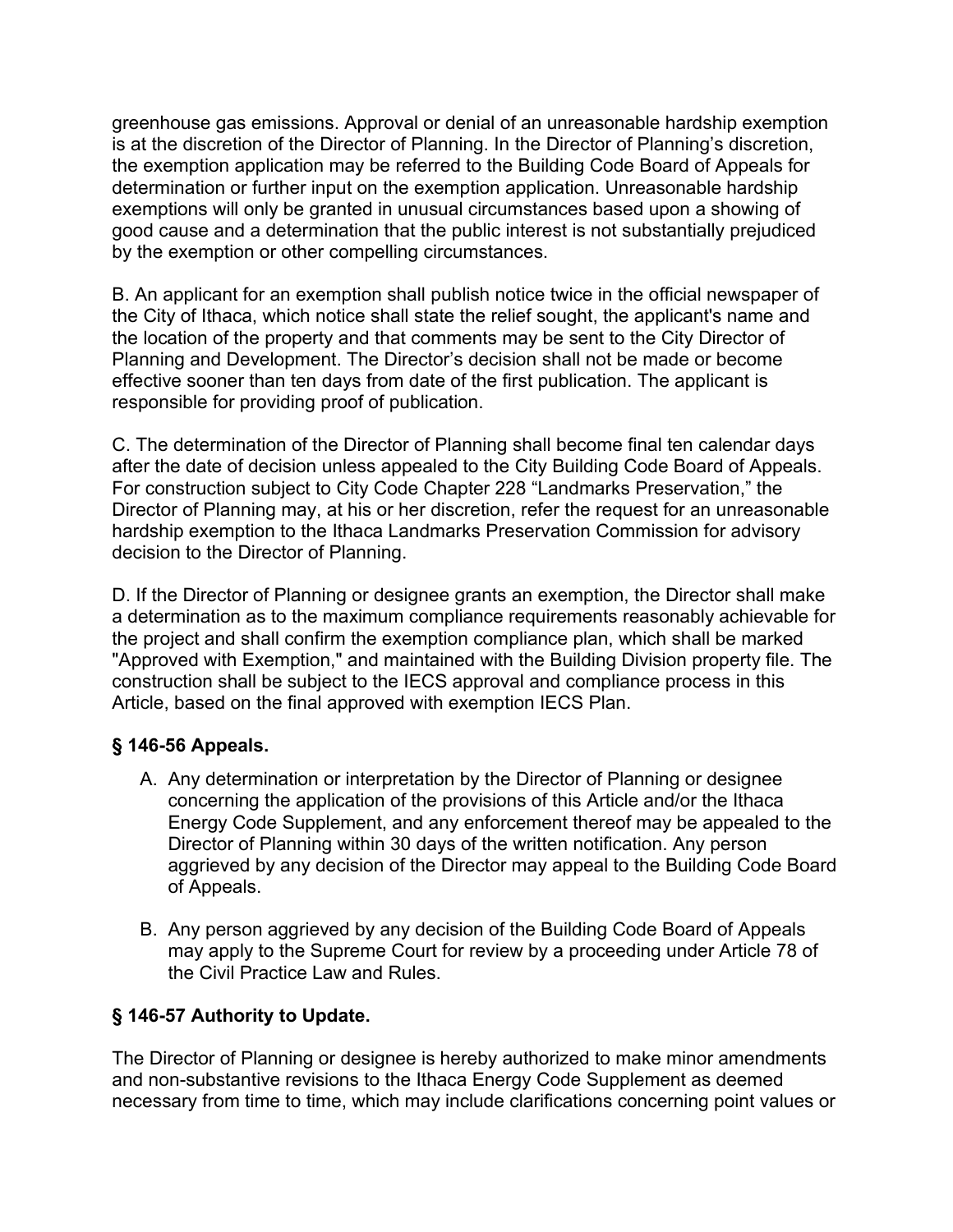additional point classifications of individual energy criteria. Substantive changes to point values or the classifications or amendments to the Phases, as described above, shall require Common Council approval.

## **§ 146-58** Severability.

If any section, paragraph or provision of this Article shall be determined to be invalid, such invalidity shall apply only to the section, paragraph or provision adjudged invalid, and the rest of this Article shall remain valid and effective.

**Section 3.** To incorporate the new Ithaca Energy Code Supplement set forth in the new Article VII, the City of Ithaca Municipal Code is further amended as follows with any sections or subsections not modified below remaining unchanged:

# **§ 146-1 Legislative purpose and intent.**

A. Title. This chapter shall be known and may be cited as the "Building Code Enforcement Ordinance of the City of Ithaca, New York."

B. Purpose and intent. The purpose of this chapter is to provide for enforcement procedures in the City of Ithaca for the New York State Uniform Fire Prevention and Building Code (Uniform Code) and the New York State Energy Conservation Construction Code (Energy Code), which were heretofore made applicable in the City of Ithaca by New York State Executive Law § 381, Subdivision 2, regulations and standards made applicable in the City of Ithaca by the Common Council pertaining to the licensing, examining, registering, inspecting and enforcement thereof of contractors, plumbers, electricians, heating and ventilating installers and their work, and the Ithaca Energy Code Supplement, incorporated into this Chapter as Article VII. Except as otherwise provided in the Uniform Code, other state law, or other section of this chapter, all buildings, structures, and premises, regardless of use or occupancy, are subject to the provisions of this chapter.

# **§ 146-2 Compliance required.**

No person shall construct, alter, repair, move, remove, demolish, equip, occupy, use or maintain any building, structure or portion thereof in violation of any provision of this chapter, the New York State Uniform Fire Prevention and Building Code, the Energy Code, the Ithaca Energy Code Supplement, this Municipal Code, laws, ordinances, rules and regulations of any agency having jurisdiction over the subject matter nor fail to comply with lawful orders of the Director of Planning and Development or his/her designee, nor shall any person engage in any trade or occupation required to be licensed pursuant to the provisions of this chapter without first obtaining the proper license provided for hereunder, nor shall any person engage in any trade or occupation required to be registered pursuant to the provisions of this chapter without first properly registering as provided for hereunder.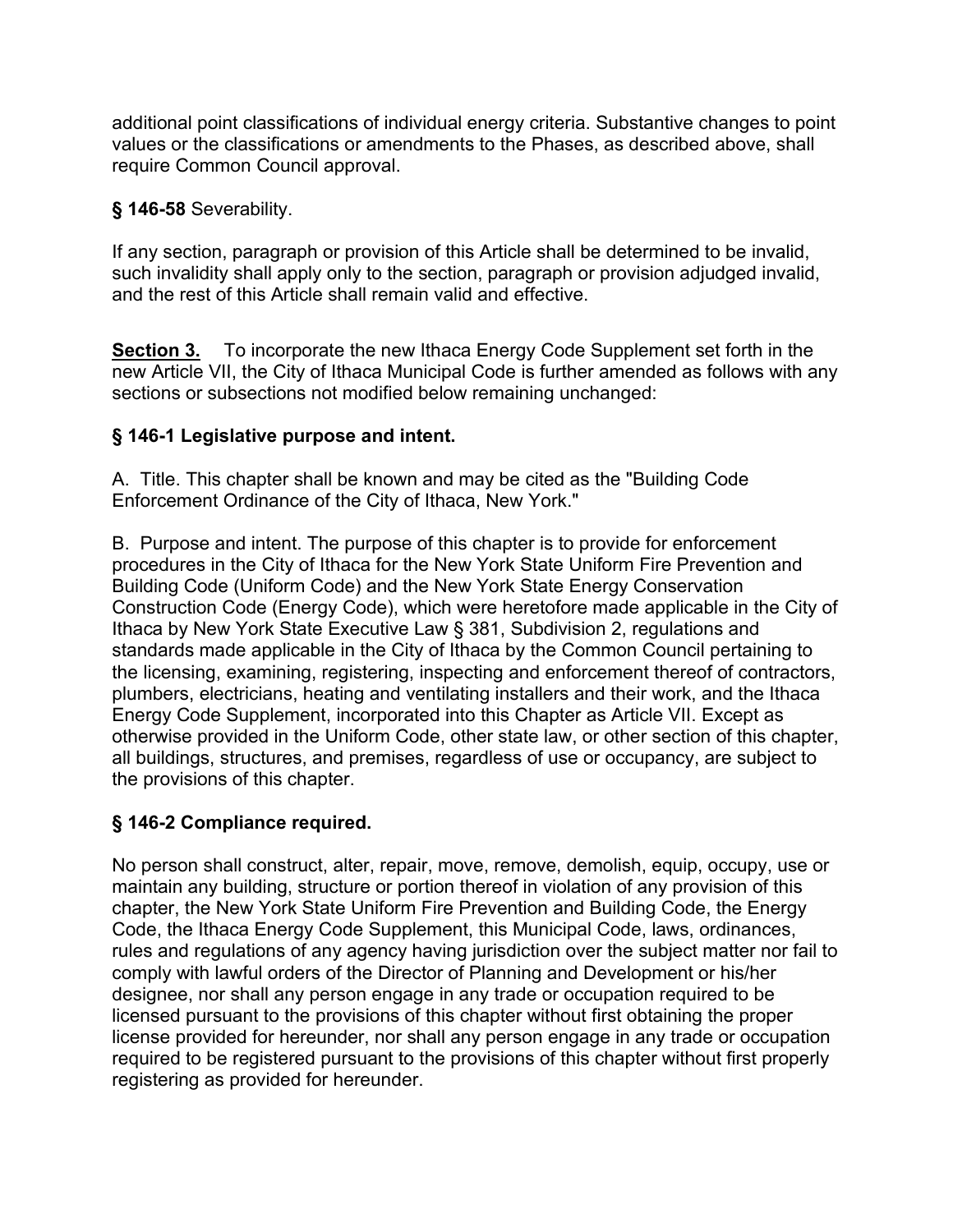## **§ 146-4 Administrative officers and functions.**

#### F. Enforcement

1. The Director of Planning and Development or his/her designee shall be responsible for the enforcement of the New York State Uniform Fire Prevention and Building Code, hereafter referred to as the "Uniform Code", the New York State Energy Conservation Construction Code, the City of Ithaca Zoning Ordinance, the Ithaca Energy Code Supplement, and all other codes and ordinances applicable to building construction and land use, and shall have the power to stop work not conforming to the Building Code or being done in a generally careless or hazardous manner. The City of Ithaca Fire Marshal shall be responsible for enforcement of the Fire Code of NYS (see Chapter 181).

## K. Compliance orders.

(1) The Director of Planning and Development or his/her designee is authorized to order in writing the remedying of any condition or activity found to exist in, on or about any building, structure, or premises in violation of the Uniform Code, the Energy Code, the Ithaca Energy Code Supplement, or this chapter. Upon finding that any such condition or activity exists, the Director of Planning and Development or his/her designee shall issue a compliance order. The compliance order shall:

# **§ 146-5 Building permits.**

C. Exemption not deemed authorization to perform noncompliant work. The exemption from the requirement to obtain a building permit for work in any category set forth in Subsection B of this section shall not be deemed an authorization for work to be performed in violation of the Uniform Code, the Energy Code, the City of Ithaca Zoning Ordinance, Ithaca Energy Code Supplement or other applicable codes and ordinances.

D. Applications for building permits. Applications shall be made in writing on a form provided by the Building Department. The application shall be signed by the owner of the property where the work is to be performed or an authorized agent of the owner. The application shall include such information sufficient to permit a determination by code enforcement personnel that the intended work complies with all applicable requirements of the Uniform Code, the Energy Code, the City of Ithaca Zoning Ordinance, Ithaca Energy Code Supplement and other applicable codes and ordinances. The application shall include or be accompanied by the following information and documentation:

…

(4) Where applicable, a statement of special inspections or certifications prepared in accordance with the provisions of the Uniform Code and/or Ithaca Energy Code Supplement; and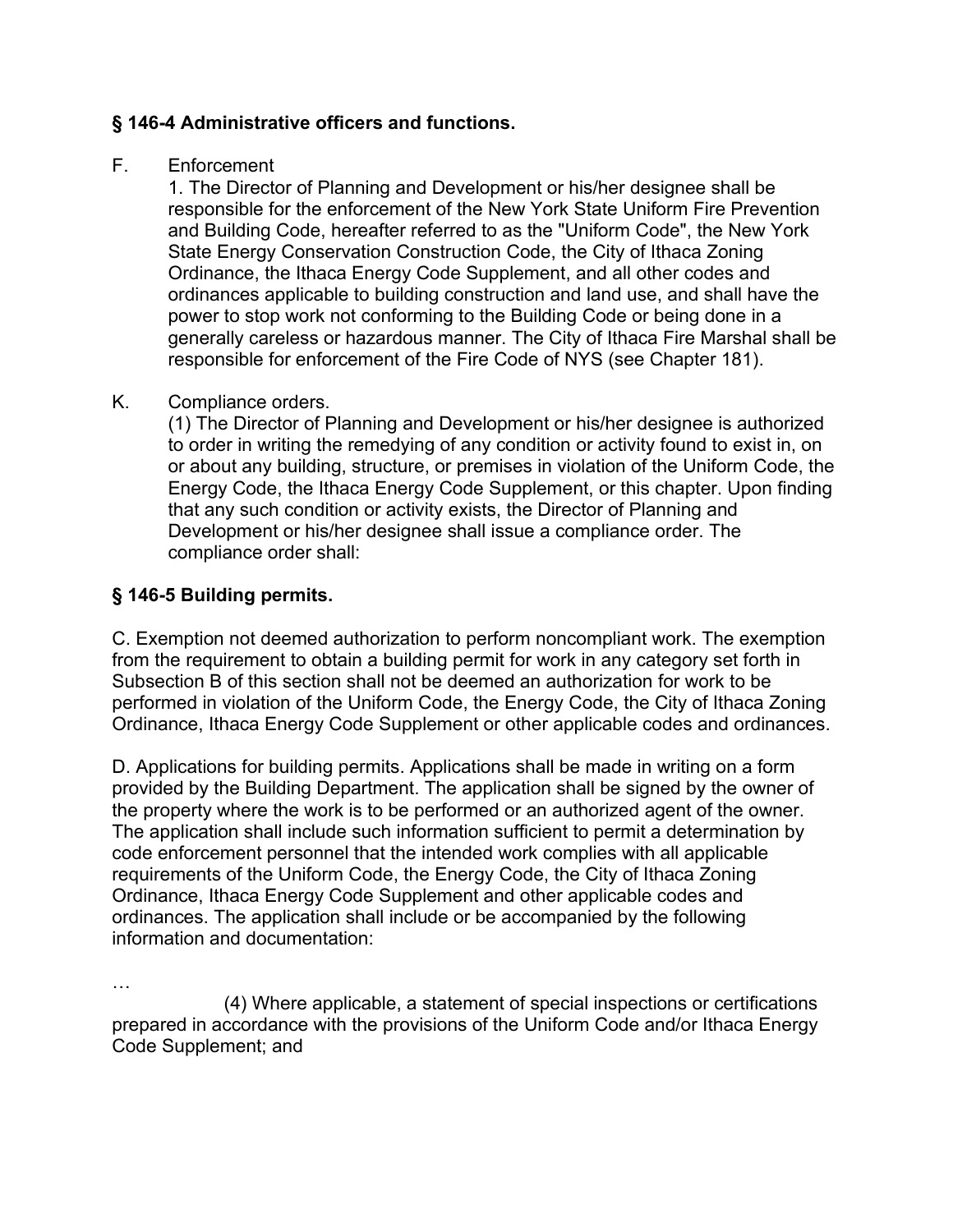H. Issuance of building permits.

(1) An application for a building permit shall be examined to ascertain whether the proposed work is in compliance with the applicable requirements of the Building Code, the Energy Code, the City of Ithaca Zoning Ordinance, the Ithaca Energy Code Supplement, and other applicable codes and ordinances. The Code Enforcement Officer shall issue a building permit only if the proposed work is in compliance with the applicable requirements of the applicable codes and ordinances.

O. Time limits. Building permits shall become invalid unless the authorized work is commenced within six months following the date of issuance. Building permits shall expire two years after the date of issuance, except that building permits that authorize work with a construction value of more than \$15,000,000 shall remain in effect for a period of three years. A building permit may be renewed prior to the expiration date for one additional two-year period upon application by the permit holder, payment of the applicable fee, and approval of the application by the Code Enforcement Officer, provided that:

(1) The permit has not been revoked at the time of the application for renewal;

(2) The relevant information supplied on the original permit application is current; and (3) All changes to the scope of work, or methods and materials to be used are in accordance the construction documents submitted and with the Uniform Code, the Energy Code, the City of Ithaca Zoning Ordinance, the Ithaca Energy Code Supplement and other applicable codes.

P. Revocation or suspension of building permits. If the Code Enforcement Officer determines that a building permit was issued in error because of incorrect, inaccurate or incomplete information, or that the work for which a building permit was issued violates the Uniform Code, the Energy Code, the City of Ithaca Zoning Ordinance, the Ithaca Energy Code Supplement or other applicable code or provision of this Chapter, the Code Enforcement Officer shall revoke the building permit, or suspend the building permit until such time as the permit holder demonstrates that:

(1) All completed work is in compliance with all applicable provisions of the Uniform Code, the Energy Code, the City of Ithaca Zoning Ordinance, the Ithaca Energy Code Supplement or other applicable code or provision of this Chapter; and (2) All work proposed to be performed shall be in compliance with all applicable provisions of the Energy Code, the City of Ithaca Zoning Ordinance, the Ithaca Energy Code Supplement, or other applicable code or provision of this Chapter.

## **§ 146-6 Construction inspections.**

F. After inspection, the work or a portion thereof shall be noted as satisfactory as completed, or the permit holder shall be notified as to where the work fails to comply with the applicable code. Work not in compliance shall remain exposed until such work shall have been brought into compliance with all applicable provisions of the Uniform Code, the Energy Code, Ithaca Energy Code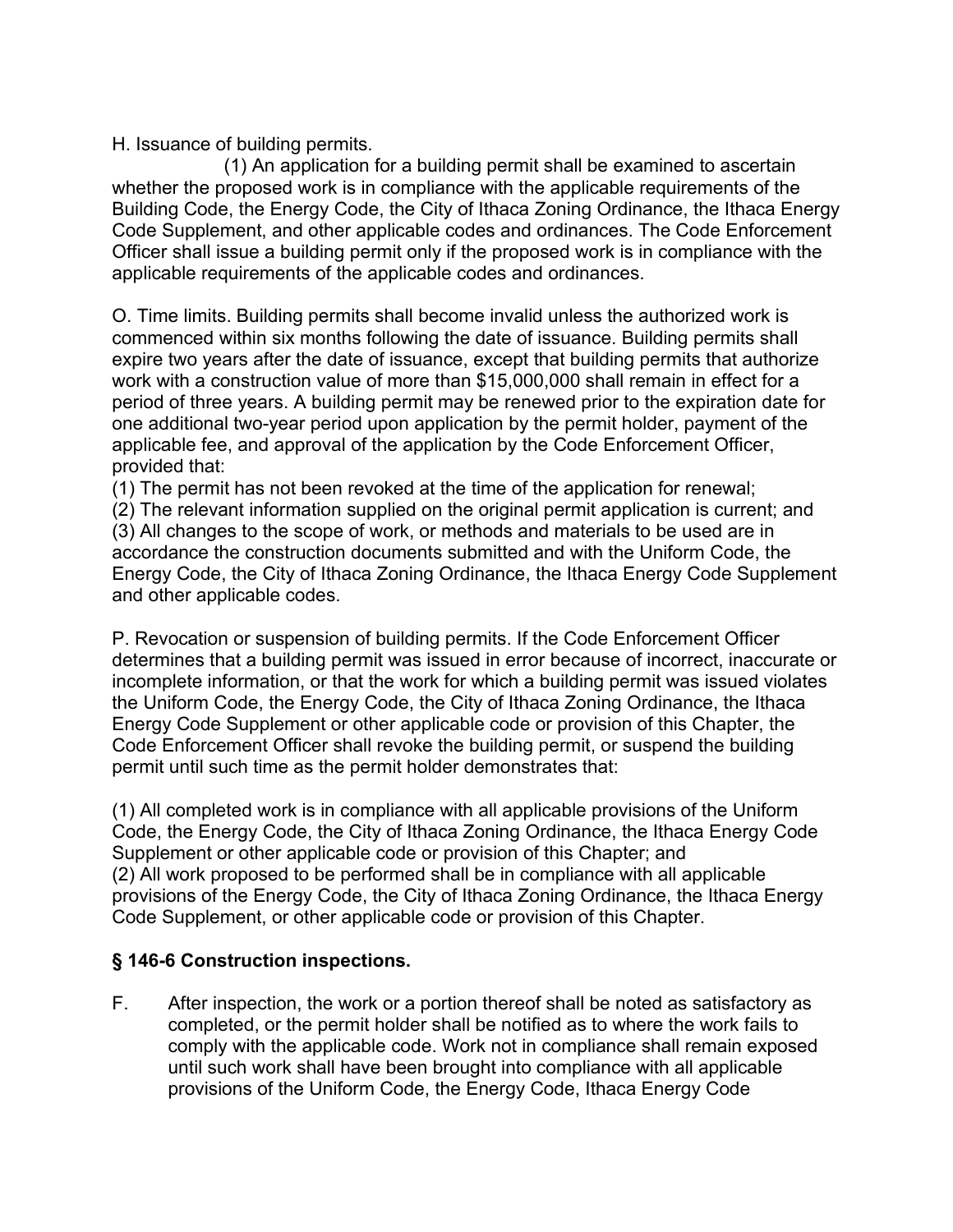Supplement, or other applicable code, reinspected, and found satisfactory as completed.

### **§ 146-7 Stop-work orders.**

- A. The Code Enforcement Officer is authorized to issue stop-work orders pursuant to this section. The Code Enforcement Officer shall issue a stop-work order to halt:
	- (1) Any work that is determined by Code Enforcement Officer to be contrary to any provision of the Uniform Code, the Energy Code, or the City of Ithaca Zoning Ordinance, or the Ithaca Energy Code Supplement without regard to whether such work is or is not work for which a building permit is required, and without regard as to whether a building permit has or has not been issued; or

## **§ 146-8. Certificates of occupancy and certificates of completion.**

C. Issuance of certificates of occupancy and certificates of completion. The Director of Planning and Development or authorized code enforcement personnel shall issue a certificate of occupancy or certificate of completion if the work which was the subject of the building permit was completed in accordance with all applicable provisions of the Uniform Code, the Energy Code, the Ithaca Energy Code Supplement and the City of Ithaca Zoning Ordinance and/or, if applicable, that the structure, building or portion thereof that was converted from one use or occupancy classification or subclassification to another complies with all provisions of the Uniform Code, the Energy Code, the Ithaca Energy Code Supplement and the City of Ithaca Zoning Ordinance. The Code Enforcement Officer shall inspect the building, structure or work prior to the issuance of a certificate of occupancy or certificate of completion. In addition, where applicable, the following documents prepared in accordance with the provisions of the Uniform Code or other requirements set forth by applicable Code or provisions of this Chapter by such person or persons as may be designated by or otherwise acceptable to the Code Enforcement Officer, at the expense of the applicant for a certificate of occupancy or a certificate of completion shall be provided to the Code Enforcement Officer prior to the issuance of the certificate of occupancy or certificate of completion:

#### E. Temporary certificates.

(2) The Code Enforcement Officer may include in a temporary certificate such terms and conditions as he or she deems necessary or appropriate to ensure safety. A temporary certificate shall be effective for a period of time, not to exceed six months, which shall be determined by the Code Enforcement Officer and specified in the temporary certificate. During the specified period of effectiveness of the temporary certificate, the permit holder shall undertake to bring the building or structure into full compliance with all applicable provisions of the Uniform Code, the Energy Code, the Ithaca Energy Code Supplement, the City of Ithaca Zoning Ordinance and the conditions of site plan approval, if any, and any additional requirements set forth by applicable Code or provisions of this Chapter. Temporary certificates of occupancy may be renewed for one additional period of not more than six months upon application and payment of the fee provided for in § 146-5K at the discretion of the Code Enforcement Officer.